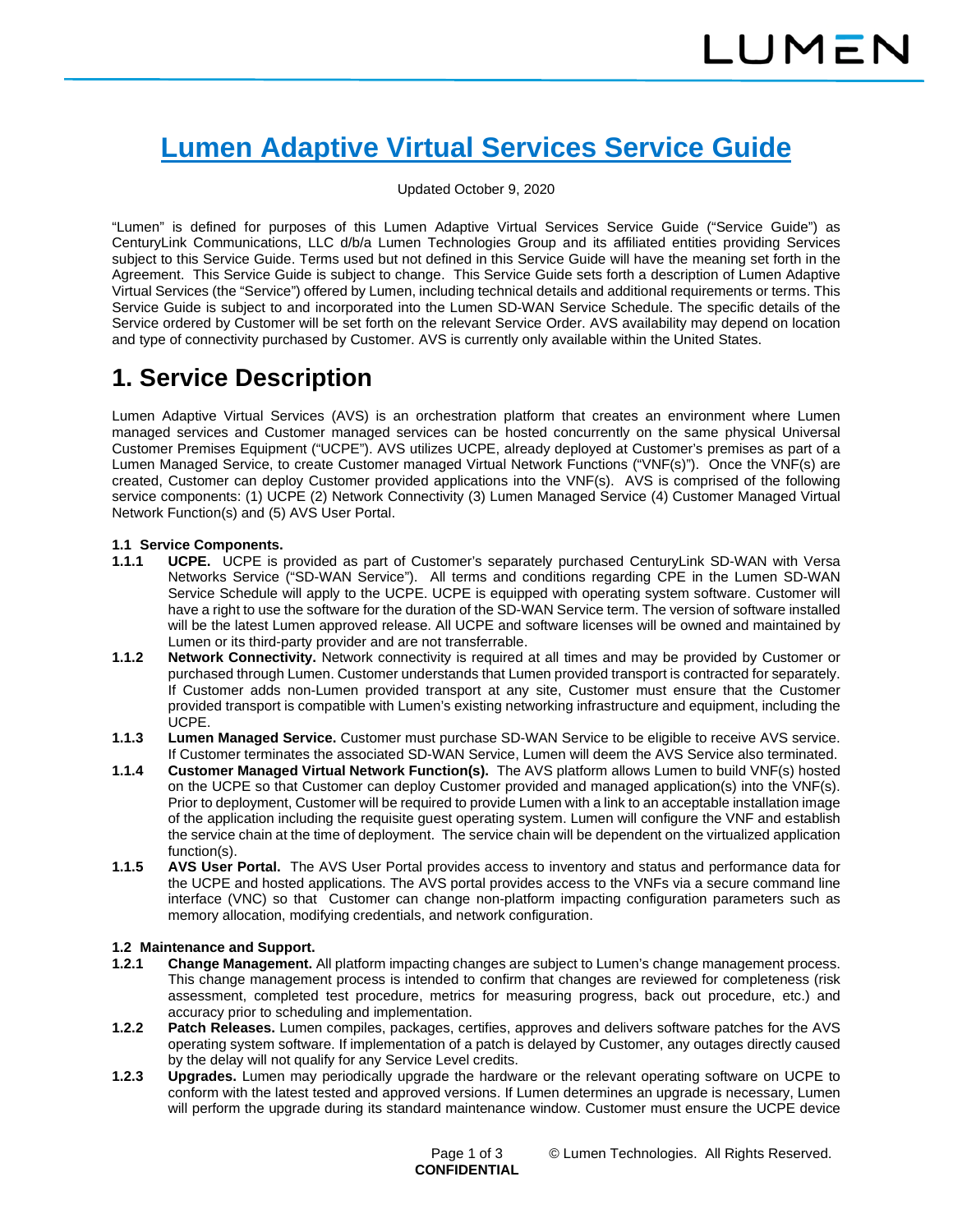has sufficient remaining memory to perform the upgrade. Customer must allow Lumen to make these changes within five business days of receipt of the request from Lumen, or Lumen's obligation to provide the UCPE in accordance with this Lumen Service Guide and Lumen SD-WAN Service Schedule will be suspended until Customer grants Lumen the access required to make such changes. If Lumen determines that an emergency upgrade is required, Lumen will make the change as quickly as possible. Lumen will use commercially reasonable attempts to contact the Customer's technical contact prior to said change. Lumen may not proactively upgrade every Customer environment. If a newer version of software has been tested and approved by Lumen, Customer may proactively request an upgrade via a support ticket.

**1.2.4 Maintenance Windows**. Lumen will use commercially reasonable efforts to perform routine maintenance only during the defined maintenance windows available at https://www.ctl.io/legal/managed-hosting/maintenancewindows/. Lumen has the right to perform scheduled maintenance (during the windows specified), which may limit or suspend the availability of the Services. Lumen will provide Customer with at least ten (10) days prior notice of any scheduled maintenance activities.

# **1.3 Administration.**

**1.3.1** To maintain configuration consistency and accountability for changes, all system administration and device passwords for UCPE and the hosted environment operating system software will be managed by Lumen.

# **2. Customer Responsibilities**

Customer acknowledges and agrees that its failure to perform its obligations may result in Lumen's inability to perform the Services and Lumen will not be liable for any failure to perform.

**2.1. Charges.** Customer must pay all applicable MRCs and NRCs set forth on a valid signed Order Form for each VNF. If Lumen cannot complete service provisioning for the VNF due to Customer delay or inaction, Lumen may begin charging Customer for the Service, and Customer will pay such charges. Lumen will provide each VNF on a month to month basis.

**2.2 Customer Provided Software/Applications.** Customer is solely responsible for licensing and support for any Customer provided software or applications deployed on VNFs. Customer must provide and maintain any required licenses and software support agreements for the guest operating system and application instances. Customer is responsible for design, monitoring, management, configuration, life-cycle maintenance, backup and restoral of the virtualized Customer-managed application instance(s). Customer is responsible for troubleshooting of any operational issues related to the VNF and the virtualized customer-managed application instance.

**2.3 Installation & Configuration.** Where applicable, Customer must provide relevant architecture, topology resource and configuration requirements to be used to select the appropriate service chain and to properly assign resource allocations. Once the VM and virtualized application instance(s) are installed on the UCPE, Customer will be responsible for completing configuration of the application. Customer is responsible for creating and managing security and credentials of the VNF and the Customer managed virtual application instance(s).

**2.4 Environmental Requirements.** In addition to the requirements in the SD-WAN Service Schedule, Customer's environment must also conform to the Environmental Requirements for UCPE, detailed in Exhibit A. The Environmental Requirements are applied to all equipment, Lumen provided or Customer provided, integrated with the UCPE. If Customer fails to adhere to the Environmental Requirements, Customer is not entitled to any SD-WAN or AVS Service Level credits.

**2.5 Customer Contact.** Customer must designate and maintain a 24/7 Customer Contact (including current contact information). "Customer Contact" means an English-speaking technical point of contact with sufficient knowledge, authority and access to address configuration issues, event notifications, system or infrastructure modifications and authentication of applicable systems.

**2.6 Security Precautions.** Neither Customer nor its representatives will attempt in any way to circumvent or otherwise interfere with any security precautions or measures of Lumen relating to the UCPE or Web portals.

**2.7 Acknowledgments.** Customer acknowledges that AVS consists of third-party provided components. If Lumen's underlying provider decides to (i) not continue to provide or renew the Service with Lumen and/or (ii) modify or end of life a component(s), Lumen will use commercially reasonable efforts to migrate Customer to a comparable component or another Lumen service, at Lumen's discretion. Such migration will occur without regard to Customer's current term. Lumen and its affiliated companies will not be liable to Customer or indemnify Customer for any claims of infringement of patent, copyright or other intellectual property right related to third-party software components.